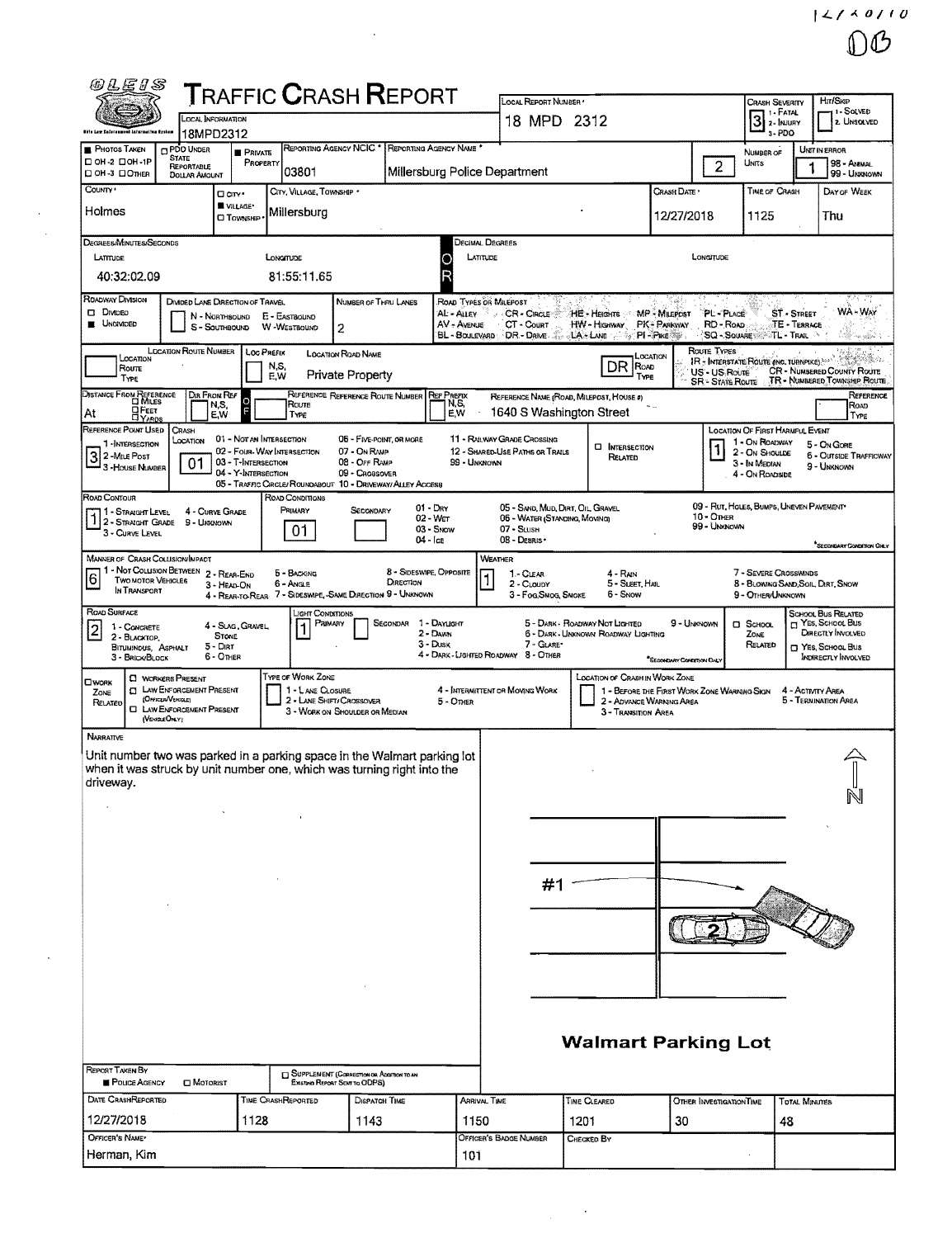| <i>©LEIS</i><br><b>NIT</b>                                                  |                                                                |                                                                                        |                                                                                |                                                                                                        |                                                                                                     |                                                                                   |                                                                         |                                                                      | LOCAL REPORT NUMBER                                                                                                 |                                                                                                                                                                                                                   |  |  |  |  |
|-----------------------------------------------------------------------------|----------------------------------------------------------------|----------------------------------------------------------------------------------------|--------------------------------------------------------------------------------|--------------------------------------------------------------------------------------------------------|-----------------------------------------------------------------------------------------------------|-----------------------------------------------------------------------------------|-------------------------------------------------------------------------|----------------------------------------------------------------------|---------------------------------------------------------------------------------------------------------------------|-------------------------------------------------------------------------------------------------------------------------------------------------------------------------------------------------------------------|--|--|--|--|
|                                                                             |                                                                |                                                                                        |                                                                                |                                                                                                        |                                                                                                     |                                                                                   |                                                                         |                                                                      | 18 MPD 2312                                                                                                         |                                                                                                                                                                                                                   |  |  |  |  |
| <b>UNT NUMBER</b>                                                           |                                                                | OWNER NAME: LAST, FIRST, MIDDLE ( C SAME AS DRIVER )                                   |                                                                                |                                                                                                        |                                                                                                     |                                                                                   | <b>OWNER PHONE NUMBER</b>                                               |                                                                      | Damage Scale                                                                                                        | DAMAGE AREA<br>FRONT                                                                                                                                                                                              |  |  |  |  |
| 1                                                                           |                                                                | Miller, Frances, J                                                                     |                                                                                | 330-601-6060                                                                                           |                                                                                                     |                                                                                   |                                                                         |                                                                      | $\vert$ 1                                                                                                           | п                                                                                                                                                                                                                 |  |  |  |  |
| OWNER ADDRESS: CITY, STATE, ZIP                                             |                                                                | <b>CISAME AS DRIVER )</b>                                                              |                                                                                |                                                                                                        |                                                                                                     |                                                                                   |                                                                         |                                                                      | 1 - None                                                                                                            | o                                                                                                                                                                                                                 |  |  |  |  |
|                                                                             |                                                                | 5590 CR 22, Lakeville, OH, 44638                                                       |                                                                                |                                                                                                        |                                                                                                     |                                                                                   |                                                                         |                                                                      | 2 - Minor                                                                                                           |                                                                                                                                                                                                                   |  |  |  |  |
| LP STATE LICENSE PLATE NUMBER                                               |                                                                |                                                                                        |                                                                                | VEHICLE IDENTIFICATION NUMBER                                                                          |                                                                                                     |                                                                                   |                                                                         | # Occupants                                                          |                                                                                                                     |                                                                                                                                                                                                                   |  |  |  |  |
| OН                                                                          | DE31HF                                                         |                                                                                        |                                                                                | 5TBDT44166S541586                                                                                      |                                                                                                     |                                                                                   |                                                                         | 11                                                                   | 3 - FUNCTIONAL                                                                                                      | O<br>₫                                                                                                                                                                                                            |  |  |  |  |
| <b>VEHICLE YEAR</b><br>2006                                                 | <b>VEHICLE MAKE</b><br>Toyota                                  |                                                                                        |                                                                                | <b>VEHICLE MODEL</b><br>Other                                                                          |                                                                                                     |                                                                                   | <b>VEHICLE COLOR</b><br>GRY                                             |                                                                      | 4 - DISABUNG                                                                                                        |                                                                                                                                                                                                                   |  |  |  |  |
| $P_{\text{ROOF of}}$                                                        | INSURANCE COMPANY                                              |                                                                                        |                                                                                | POLICY NUMBER<br><b>TOWED BY</b>                                                                       |                                                                                                     |                                                                                   |                                                                         |                                                                      | 9 - Unknown                                                                                                         | п<br>'n<br>o                                                                                                                                                                                                      |  |  |  |  |
| INSURANCE<br>SHOWN                                                          | Home Owners                                                    |                                                                                        |                                                                                | 51-120-599-00                                                                                          |                                                                                                     |                                                                                   |                                                                         |                                                                      |                                                                                                                     |                                                                                                                                                                                                                   |  |  |  |  |
| CARRIER NAME, ADDRESS, CITY, STATE, ZIP                                     |                                                                |                                                                                        |                                                                                |                                                                                                        |                                                                                                     |                                                                                   |                                                                         |                                                                      |                                                                                                                     | <b>CARRIER PHONE</b>                                                                                                                                                                                              |  |  |  |  |
| US DOT                                                                      |                                                                | VEHICLE WEIGHT GVWR/GCWR                                                               |                                                                                | CARGO BODY TYPE -                                                                                      | 01 - No CARGO BODY TYPE/NOT APPLICABL 09 - POLE                                                     |                                                                                   |                                                                         | Trafficway Description                                               |                                                                                                                     |                                                                                                                                                                                                                   |  |  |  |  |
| HM PLACARD ID NO.                                                           | 1 - LESS THAN OR EQUAL TO 10K LBS<br>2 - 10,001 to 26,000x Las |                                                                                        | 01                                                                             | 02 - Bus/VAN (9-15 SEATS, INC DRIVER) 10 - CARGO TANK<br>03 - Bus (16+ SEATS, INC DRIVER)              |                                                                                                     |                                                                                   | 1 1 - Two-Way, Not Divideo                                              |                                                                      | 1 2 - TWO-WAY, NOT DIVIDED, CONTINUOUS LEFT TURN LANE                                                               |                                                                                                                                                                                                                   |  |  |  |  |
|                                                                             |                                                                | 3 - MORE THAN 26.000K LBS.                                                             |                                                                                |                                                                                                        | 04 - VEHICLE TOWING ANOTHER VEHICLE                                                                 | 11 - FLAT BED<br>12 - Duse                                                        |                                                                         |                                                                      | 4 - Two-Way, Divided, Positive MedianBarrier                                                                        | 3 - T WO-WAY, DIVIDED, UNPROTECTED (PAINTED OR GRASS >4FT.) MEDIA                                                                                                                                                 |  |  |  |  |
|                                                                             | <b>HM CLASS</b>                                                | <b>HAZARDOUS MATERIAL</b>                                                              |                                                                                | 05 - Loggino<br>13 - CONCRETE MIXER<br>06 - INTERMODAL CONTAINER CHASIS<br>07 - CARGO VAN ENCLOSED BOX |                                                                                                     |                                                                                   | <b>14 - AUTO TRANSPORTER</b>                                            |                                                                      | 5 - ONE-WAY TRAFFICWAY                                                                                              |                                                                                                                                                                                                                   |  |  |  |  |
|                                                                             | NUMBER                                                         | <b>D</b> RELATED                                                                       |                                                                                | 08 - GRAIN, CHIPS, GRAVEL                                                                              |                                                                                                     | 15 - GARBAGE / REFUSE<br>99 - OTHER/UNKNOWN                                       |                                                                         | <b>D</b> Hr / Skip UNIT                                              |                                                                                                                     |                                                                                                                                                                                                                   |  |  |  |  |
| NON-MOTORIST LOCATION PRIOR TO IMPACT                                       |                                                                | 01 - INTERSECTION - MARKEO CROSSWAL                                                    | TYPE OF USE                                                                    | UNIT TYPE                                                                                              |                                                                                                     |                                                                                   |                                                                         |                                                                      |                                                                                                                     |                                                                                                                                                                                                                   |  |  |  |  |
|                                                                             | 03 - INTERSECTION OTHER                                        | 02 - INTERSECTION - NO CROSSWALK                                                       | 1                                                                              | 07                                                                                                     | 01 - Sub-COMPACT                                                                                    |                                                                                   |                                                                         |                                                                      |                                                                                                                     | PASSENGER VEHICLES (LESS THAN PRASSENGERS MEDA EAVY TRUCKS OR COMBO UNTB > 10K UBB BUS/VAN LIMO(9 OR MORE INCLUDING DRIVER)<br>13 - SINGLE UNIT TRUCK OR VAN 2AXLE, 6 TIRES 21 - BUS/VAN (9-15 SEATS, INC DRIVER) |  |  |  |  |
|                                                                             |                                                                | 04 - MIDBLOCK - MARKED CROSSWALK<br>05 - TRAVEL LANE - OTHER LOCATION                  | 1 - PERSONAL<br>2 - COMMERCIAL                                                 |                                                                                                        | 02 - COMPACT<br>99 - UNKNOWN 03 - MID SIZE                                                          |                                                                                   |                                                                         | 14 - SINGLE UNIT TRUCK: 3+ AXLES<br>15 - SINGLE UNIT TRUCK / TRAILER | 22 - BUS (16+ SEATS, ING DRIVER)<br>NON-MOTORIST<br>23 - ANIMAL WITH RIDER<br>24 - ANAMAL WITH BUGGY, WAGON, SURREY |                                                                                                                                                                                                                   |  |  |  |  |
|                                                                             | 06 - BICYCLE LANE                                              |                                                                                        | 3 - GOVERNMENT                                                                 | or Hit/Skip<br>04 - FULL SIZE<br>05 - Minivan<br>06 - Spoar Unury Vehicle<br>07 - Pickup               |                                                                                                     |                                                                                   | 16 - TRUCK/TRACTOR (BOBTAIL)                                            |                                                                      |                                                                                                                     |                                                                                                                                                                                                                   |  |  |  |  |
|                                                                             | 07 - SHOULDER/ROADSIDE<br>08 - SIDEWALK                        |                                                                                        |                                                                                |                                                                                                        |                                                                                                     |                                                                                   | 17 - TRACTOR/SEMI-TRALER<br>18 - Tractor/Double<br>19 - TRACTOR/TRIPLES |                                                                      | 25 - BICYCLE/PEDACYCUST<br>26 - Pedestrian/Skater                                                                   |                                                                                                                                                                                                                   |  |  |  |  |
|                                                                             | 09 - MEDIAN/CROSSING ISLAND<br>10 - DRIVE WAY ACCESS           |                                                                                        | <b>IT IN EMERGENCY</b><br>RESPONSE                                             | $08 - V_{AN}$                                                                                          | 09 - MOTORCYCLE                                                                                     |                                                                                   | 20 - OTHER MED/HEAVY VEHICLE                                            |                                                                      |                                                                                                                     | 27 - OTHER NON-MOTORIST                                                                                                                                                                                           |  |  |  |  |
|                                                                             | 12 - NON-TRAFFICWAY AREA                                       | 11 - SHARED-USE PATH OR TRAIL                                                          |                                                                                |                                                                                                        | 10 - MOTORIZED BICYCLE<br>11 - SNOWMOBILE/ATV                                                       |                                                                                   |                                                                         | HAS HM PLACARD                                                       |                                                                                                                     |                                                                                                                                                                                                                   |  |  |  |  |
|                                                                             | 99 - OTHER/UNKNOWN                                             |                                                                                        |                                                                                |                                                                                                        | 12 - OTHER PASSENGER VEHICLE                                                                        |                                                                                   |                                                                         |                                                                      |                                                                                                                     |                                                                                                                                                                                                                   |  |  |  |  |
| SPECIAL FUNCTION 01 - NONE                                                  | $02 - TAA$                                                     |                                                                                        | 09 - AMBULANCE<br>$10 -$ Fine                                                  | 17 - FARM VEHICLE<br>18 - FARM EQUIPMENT                                                               |                                                                                                     | MOST DAMAGED AREA<br>01 - None                                                    |                                                                         | 08 - LEFT SIDE                                                       | 99 - Unknown                                                                                                        | ACTION<br>1 1 - Non-Contact                                                                                                                                                                                       |  |  |  |  |
| 01.                                                                         |                                                                | 03 - RENTAL TRUCK (OVER 10KLBS)<br>04 - Bus - School (Public or Private) 12 - Military | 11 - HIGHWAY/MAINTENANCE                                                       | 19 - MOTORHOME<br>20 - Gour Carlt                                                                      | 01                                                                                                  | 03 - Right Front                                                                  | 02 - CENTER FRONT                                                       | 09 - LEFT FRONT<br>10 - Top and Windows                              |                                                                                                                     | 2 - Non-Collision<br>3 - STRIKING                                                                                                                                                                                 |  |  |  |  |
|                                                                             | 05 - Bus - Transit<br>06 - Bus - Charter                       |                                                                                        | 13 - POLICE<br>14 - Pusuc Unury                                                | 21 - TRAIN<br>22 - OTHER (EXPLANIN NARRATIVE)                                                          | 05                                                                                                  | MPACT ARE 04 - RIGHT SIDE<br>05 - RIGHT REAR                                      |                                                                         | 11 - UNDERCARRIAGE<br>12 - LOAD/TRAILER                              |                                                                                                                     | $4 -$ Struck<br>5 - STRIKING/STRUCK                                                                                                                                                                               |  |  |  |  |
|                                                                             | 07 - Bus - SHUTTLE<br>08 - Bus - OTHER                         |                                                                                        | 15 - OTHER GOVERNMENT<br>16 - CONSTRUCTION EOIP.                               |                                                                                                        |                                                                                                     | 06 - REAR CENTER<br>07 - LEFT REAR                                                |                                                                         | 13 - TOTAL (ALL AREAS)<br>$14 -$ Other                               |                                                                                                                     | 9 - UNKNOWN                                                                                                                                                                                                       |  |  |  |  |
| PRE-CRASH ACTIONS                                                           | MOTORIST                                                       |                                                                                        |                                                                                |                                                                                                        |                                                                                                     | Non-Motorust                                                                      |                                                                         |                                                                      |                                                                                                                     |                                                                                                                                                                                                                   |  |  |  |  |
| 05                                                                          |                                                                | 01 - STRAIGHT AHEAD                                                                    | 07 - MAKING U-TURN                                                             |                                                                                                        | 13 - NEGOTIATING A CURVE                                                                            |                                                                                   |                                                                         | 15 - ENTERING OR CROSSING SPECIFIED LOCATIO                          |                                                                                                                     | 21 - OTHER NON MOTORIST ACTION                                                                                                                                                                                    |  |  |  |  |
|                                                                             |                                                                | 02 - BACKING<br>03 - CHANGING LANES                                                    | 08 - ENTERING TRAFFIC LANE<br>09 - LEAVING TRAFFIC LANE                        |                                                                                                        | 14 - OTHER MOTORIST ACTIO<br>17 - WORKING                                                           |                                                                                   |                                                                         | 16 - WALKING, RUNNING, JOGGING, PLAYING, CYCLING                     |                                                                                                                     |                                                                                                                                                                                                                   |  |  |  |  |
| 99 - UNKNOWN                                                                |                                                                | 04 - OVERTAKING/PASSING<br>05 - MAKING RIGHT TURN                                      | 10 - PARKED<br>11 - SLOWING OR STOPPED IN TRAFFIC                              |                                                                                                        |                                                                                                     |                                                                                   | 18 - Pushing Venicle<br>19 - APPROACHING OR LEAVING VEHICLE             |                                                                      |                                                                                                                     |                                                                                                                                                                                                                   |  |  |  |  |
|                                                                             |                                                                | 06 - MAKING LEFT TURN                                                                  | <b>12 - DRIVERLESS</b>                                                         |                                                                                                        |                                                                                                     |                                                                                   | 20 - STANDING                                                           |                                                                      |                                                                                                                     |                                                                                                                                                                                                                   |  |  |  |  |
| CONTRIBUTING CIRCUMSTANCE<br>Primary                                        | MOTORIST                                                       |                                                                                        |                                                                                |                                                                                                        |                                                                                                     | NON-MOTORIST                                                                      |                                                                         |                                                                      | <b>VEHICLE DEFECTS</b>                                                                                              | 01 - TURN SIGNALS                                                                                                                                                                                                 |  |  |  |  |
| 17                                                                          | 01 - None                                                      | 02 - FAILURE TO YIELD                                                                  |                                                                                | 11 - IMPROPER BACKING<br>12 - IMPROPER START FROM PARKED POSITION                                      |                                                                                                     | <b>22 - NONE</b><br>23 - IMPROPER CROSSING                                        |                                                                         |                                                                      |                                                                                                                     | 02 - HEAD LAMPS<br>03 - TAIL LAMPS                                                                                                                                                                                |  |  |  |  |
|                                                                             |                                                                | 03 - RAN RED LIGHT<br>04 - RAN STOP SIGN                                               |                                                                                | 13 - STOPPED OR PARKED ILLEGALLY                                                                       | 24 - DARTING<br>14 - OPERATING VEHICLE IN NEGLIGENT MANNER<br>25 - LYING AND/OR LLEGALLY IN ROADWAY |                                                                                   |                                                                         |                                                                      |                                                                                                                     | 04 - BRAKES<br>05 - Steering                                                                                                                                                                                      |  |  |  |  |
| SECONDARY                                                                   |                                                                | 05 - Exceepen Speen Limit<br>06 - Unsafe Speed                                         |                                                                                | 15 - Swering to Avoid (Due to External Conditions)<br>16 - WRONG SIDE/WRONG WAY                        |                                                                                                     |                                                                                   | 26 - FALURE TO YIELD RIGHT OF WAY<br>27 - Not Visible (Dark Clothing)   |                                                                      | 06 - TIRE BLOWOUT                                                                                                   |                                                                                                                                                                                                                   |  |  |  |  |
|                                                                             |                                                                | 07 - Improper Turn<br>08 - LEFT OF CENTER                                              |                                                                                | 17 - FALURE TO CONTROL<br>18 - Vision Osstruction                                                      | 28 - INATTENTIVE<br>29 - FAILURE TO OBEY TRAFFIC SIGNS                                              | 07 - WORN OR SUCK TIRES<br>08 - TRAILER EQUIPMENT DEFECTIVE<br>09 - MOTOR TROUBLE |                                                                         |                                                                      |                                                                                                                     |                                                                                                                                                                                                                   |  |  |  |  |
| 09 - FOLLOWED TOO CLOSELY/ACDA<br>99 - UNKNOWN<br>10 - IMPROPER LANE CHANGE |                                                                |                                                                                        |                                                                                | 19 - OPERATING DEFECTIVE EQUIPMENT<br>20 - LOAD SHIFTING/FALLING/SPILLING                              | /SIGNALS/OFFICER                                                                                    |                                                                                   |                                                                         | 10 - DISABLED FROM PRIOR ACCIDENT                                    |                                                                                                                     |                                                                                                                                                                                                                   |  |  |  |  |
|                                                                             |                                                                | <b>PASSING OFF ROAD</b>                                                                |                                                                                | 21 - OTHER IMPROPER ACTION                                                                             |                                                                                                     | 30 - WRONG SIDE OF THE ROAD                                                       | 31 - OTHER NON-MOTORIST ACTION                                          |                                                                      |                                                                                                                     | 11 - OTHER DEFECTS                                                                                                                                                                                                |  |  |  |  |
|                                                                             |                                                                |                                                                                        |                                                                                |                                                                                                        |                                                                                                     |                                                                                   |                                                                         |                                                                      |                                                                                                                     |                                                                                                                                                                                                                   |  |  |  |  |
| <b>SEQUENCE OF EVENTS</b>                                                   |                                                                |                                                                                        | 6                                                                              | <b>NON-COLLISION EVENTS</b>                                                                            | 01 - Overturn/Rollover                                                                              | 06 - EQUIPMENT FAILURE                                                            |                                                                         |                                                                      | 10 - Cross Median                                                                                                   |                                                                                                                                                                                                                   |  |  |  |  |
| 21<br>FIRST                                                                 |                                                                | Most                                                                                   |                                                                                | 02 - FIRE/EXPLOSION<br>03 - IMMERSION                                                                  |                                                                                                     |                                                                                   | (BLOWN TIRE, BRAKE FALURE, ETC)<br>07 - SEPARATION OF UNITS             |                                                                      | 11 - Cross CENTER LINE<br>OPPOSITE DIRECTION OF TRAVEL                                                              |                                                                                                                                                                                                                   |  |  |  |  |
| HARMFUL <sup>1</sup><br>Event                                               | Harmful<br>EVENT                                               |                                                                                        | 99 - Unknown                                                                   | 04 - JACKNAFE                                                                                          | 05 - CARGO/EQUIPMENT LOSS OR SHIFT 09 - RAN OFF ROAD LEFT                                           |                                                                                   | 08 - RAN OFF ROAD RIGHT                                                 |                                                                      | 12 - DOWNHILL RUNAWAY<br>13 - OTHER NON-COLUSION                                                                    |                                                                                                                                                                                                                   |  |  |  |  |
|                                                                             |                                                                |                                                                                        |                                                                                |                                                                                                        | COLLISION WITH FIXED, OBJECT                                                                        |                                                                                   |                                                                         |                                                                      |                                                                                                                     |                                                                                                                                                                                                                   |  |  |  |  |
| 14 - PEDESTRIAN                                                             |                                                                | COLLISION WITH PERSON, VENICLE OR OBJECT NOT FIXED                                     | 21 - PARKED MOTOR VEHICLE                                                      |                                                                                                        | 25 - IMPACT ATTENUATOR/CRASH CUSHION33 - MEDIAN CABLE BARRIER<br>26 - BRIDGE OVERHEAD STRUCTURE     |                                                                                   | 34 - MEDIAN GUARDRAIL BARRIER                                           |                                                                      | 41 - OTHER POST, POLE<br>OR SUPPORT                                                                                 | $48 - TREF$<br>49 - FIRE HYDRANT                                                                                                                                                                                  |  |  |  |  |
| 15 - PEOALOYCLE<br>16 - RALWAY VEHICLE (TRAIN, ENGINE)                      |                                                                |                                                                                        | 22 - WORK ZONE MAINTENANCE EQUIPMENT<br>23 - STRUCK BY FALLING, SHIFTING CARGO | 28 - Bridge Parapet                                                                                    | 27 - BRIDGE PIER OR ASUTNENT                                                                        |                                                                                   | 35 - MEDIAN CONCRETE BARRIER<br>36 - MEOIAN OTHER BARRIER               | 43 - Cuna                                                            | 42 - CULVERT                                                                                                        | EQUIPMENT                                                                                                                                                                                                         |  |  |  |  |
| 17 - Animal - Farm<br>18 - ANIMAL - DEER                                    |                                                                |                                                                                        | OR ANYTHING SET IN MOTION BY A<br><b>MOTOR VENICLE</b>                         | 29 - BRIDGE RAIL<br>30 - GUARDRAIL FACE                                                                |                                                                                                     |                                                                                   | 37 - TRAFFIC SIGN POST<br>38 - Overhead Sign Post                       | 44 - Опсн                                                            | 45 - EMBANXMENT                                                                                                     |                                                                                                                                                                                                                   |  |  |  |  |
| 19 - ANIMAL OTHER<br>20 - MOTOR VEHICLE IN TRANSPORT                        |                                                                |                                                                                        | 24 - OTHER MOVABLE OBJECT                                                      | 31 - GUARDRALEND<br>32 - PORTABLE BARRIER                                                              |                                                                                                     | 40 - Unuty Pole                                                                   | 39 - LIGHT/LUMINARIES SUPPORT                                           | 46 - FENGE                                                           | 47 - Malbox                                                                                                         |                                                                                                                                                                                                                   |  |  |  |  |
| UNIT SPEED                                                                  |                                                                | POSTED SPEED<br>Traffic Control                                                        |                                                                                |                                                                                                        |                                                                                                     |                                                                                   |                                                                         | Unit Direction                                                       |                                                                                                                     |                                                                                                                                                                                                                   |  |  |  |  |
| 3                                                                           |                                                                | 12                                                                                     | 01 - No Contra s                                                               | 07 - RALROAD CROSSBUCKS                                                                                |                                                                                                     | <b>13 - CROSSWALK LINES</b>                                                       | Fnow                                                                    |                                                                      | 1 - North<br>2 - South                                                                                              | 50 - WORK ZONE MAINTENANCE<br>51 - WALL, BUILDING, TUNNEL<br>52 - OTHER FIXED OBJECT<br>9 - UNKNOWN<br>5 - Northeast<br>6 - Northwest                                                                             |  |  |  |  |
|                                                                             |                                                                |                                                                                        | 02 - Stop Sign<br>03 - YIELD SIGN                                              | 08 - RAIROAD FLASHERS<br>09 - RAILROAD GATES                                                           | 15 - О тнея                                                                                         | 14 - WALK/DON'T WALK                                                              |                                                                         | $\frac{1}{2}$                                                        | $3 - EAST$<br>4 - West                                                                                              | 7 - SOUTHEAST<br>8 - SOUTHWEST                                                                                                                                                                                    |  |  |  |  |
| <b>CI STATED</b><br><b>E</b> stimateo                                       |                                                                |                                                                                        | 04 - TRAFFIC SIGNAL<br>05 - TRAFFIC FLASHERS<br>06 - SCHOOL ZONE               | 10 - COSTRUCTION BARRICADE<br>11 - PERSON (FLAGGER, OFFICER<br>12 - PAVEMENT MARKINGS                  |                                                                                                     | 16 - Not Reported                                                                 |                                                                         |                                                                      |                                                                                                                     |                                                                                                                                                                                                                   |  |  |  |  |

 $\mathcal{A}$ 

 $\mathcal{L}^{\text{max}}_{\text{max}}$  , where  $\mathcal{L}^{\text{max}}_{\text{max}}$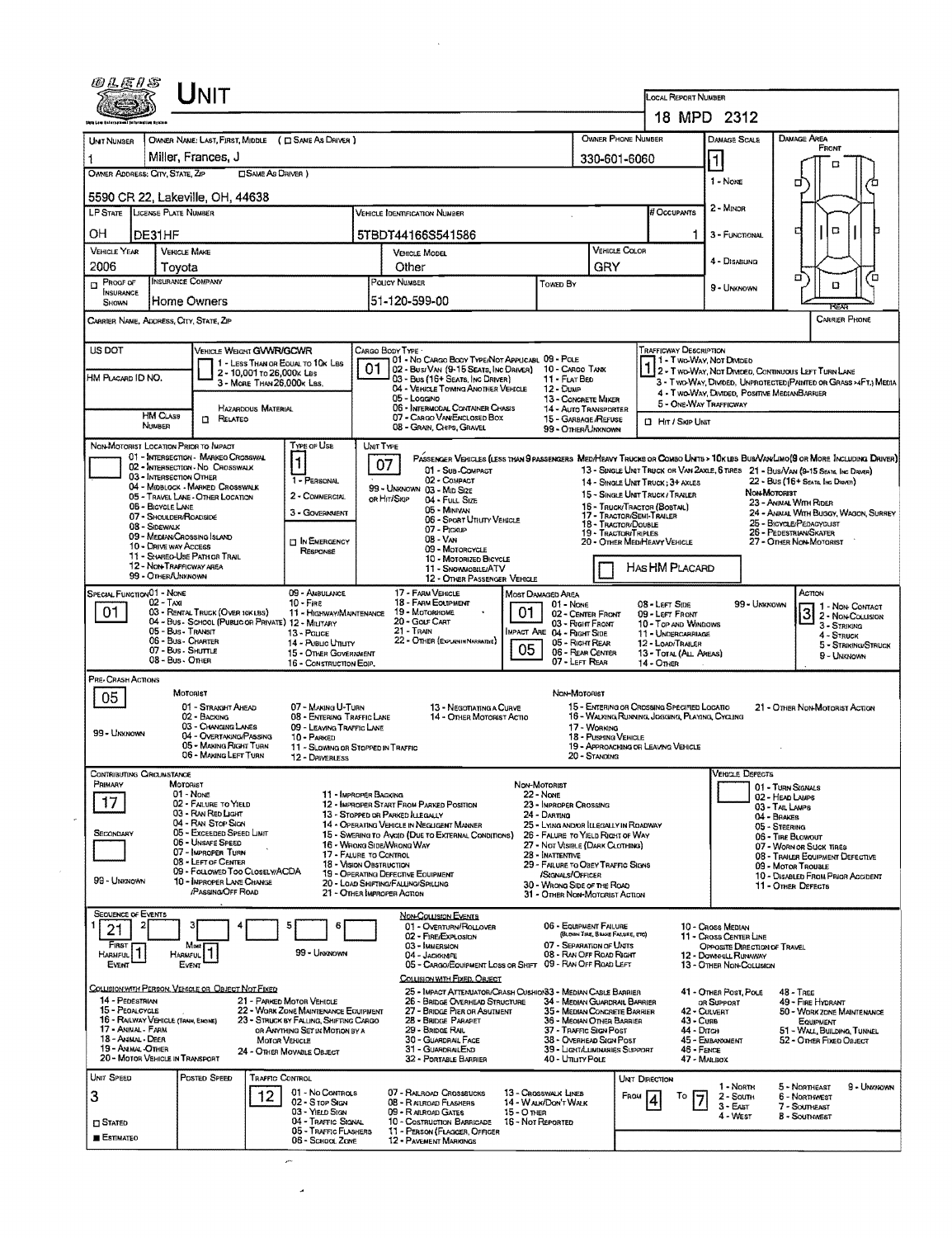|                                                                          | UNIT                                                                         |                                |                                                                                |                                                                   |                                                                                                                               | $\overline{\phantom{a}}$           |                                                                       |                                                            | <b>LOCAL REPORT NUMBER</b>                                                                      |                               |                                                                                    |                                                   |                                                                                   |  |
|--------------------------------------------------------------------------|------------------------------------------------------------------------------|--------------------------------|--------------------------------------------------------------------------------|-------------------------------------------------------------------|-------------------------------------------------------------------------------------------------------------------------------|------------------------------------|-----------------------------------------------------------------------|------------------------------------------------------------|-------------------------------------------------------------------------------------------------|-------------------------------|------------------------------------------------------------------------------------|---------------------------------------------------|-----------------------------------------------------------------------------------|--|
|                                                                          |                                                                              |                                |                                                                                |                                                                   |                                                                                                                               |                                    |                                                                       |                                                            |                                                                                                 |                               | 18 MPD 2312                                                                        |                                                   |                                                                                   |  |
| UNIT NUMBER                                                              | OWNER NAME: LAST, FIRST, MIDDLE ( C SAME AS DRIVER )                         |                                |                                                                                |                                                                   |                                                                                                                               |                                    |                                                                       | OWNER PHONE NUMBER                                         |                                                                                                 |                               | DAMAGE SCALE                                                                       | DAMAGE AREA                                       |                                                                                   |  |
| 2                                                                        | Matnard, Tracy, L                                                            |                                |                                                                                |                                                                   |                                                                                                                               |                                    |                                                                       | 330-601-6060                                               |                                                                                                 | $\overline{2}$                |                                                                                    |                                                   | FRONT                                                                             |  |
| OWNER ADDRESS: CITY, STATE, ZIP                                          |                                                                              | <b>CISAME AS DRIVER</b> )      |                                                                                |                                                                   |                                                                                                                               |                                    |                                                                       |                                                            |                                                                                                 |                               |                                                                                    |                                                   | п                                                                                 |  |
|                                                                          |                                                                              |                                |                                                                                |                                                                   |                                                                                                                               |                                    |                                                                       |                                                            |                                                                                                 |                               | 1 - NONE                                                                           |                                                   |                                                                                   |  |
|                                                                          | 9077 CR 51, Big Prairie, OH, 44611<br><b>LP STATE LICENSE PLATE NUMBER</b>   |                                |                                                                                | <b>VEHICLE IDENTIFICATION NUMBER</b>                              |                                                                                                                               |                                    |                                                                       |                                                            | <b># OCCUPANTS</b>                                                                              |                               | 2 - MINOR                                                                          |                                                   |                                                                                   |  |
|                                                                          |                                                                              |                                |                                                                                |                                                                   |                                                                                                                               |                                    |                                                                       |                                                            |                                                                                                 |                               |                                                                                    | d                                                 | $\Box$                                                                            |  |
| OН                                                                       | EJZ4156                                                                      |                                |                                                                                | JM1BK32F381122685                                                 |                                                                                                                               |                                    |                                                                       | 2<br>VEHICLE COLOR                                         |                                                                                                 |                               | 3 - FUNCTIONAL                                                                     |                                                   |                                                                                   |  |
| <b>VEHICLE YEAR</b><br>2008                                              | <b>VEHICLE MAKE</b><br>Mazda                                                 |                                |                                                                                | <b>VEHICLE MODEL</b><br>Mazda 3                                   |                                                                                                                               |                                    |                                                                       | GRY                                                        |                                                                                                 |                               | 4 - Disabung                                                                       |                                                   |                                                                                   |  |
| $P_{ROOF}$ or                                                            | <b>INSURANCE COMPANY</b>                                                     |                                |                                                                                | POUCY NUMBER                                                      |                                                                                                                               |                                    | <b>TOWED BY</b>                                                       |                                                            |                                                                                                 |                               |                                                                                    | σ                                                 | ם<br>Ω                                                                            |  |
| <b>NSURANCE</b><br>SHOWN                                                 | Erie                                                                         |                                |                                                                                | Q107607015                                                        |                                                                                                                               |                                    |                                                                       |                                                            |                                                                                                 |                               | 9 - UNKNOWN                                                                        |                                                   |                                                                                   |  |
|                                                                          | CARRIER NAME, ADDRESS, CITY, STATE, ZIP                                      |                                |                                                                                |                                                                   |                                                                                                                               |                                    |                                                                       |                                                            |                                                                                                 |                               |                                                                                    |                                                   | <b>EGAS</b><br><b>CARRIER PHONE</b>                                               |  |
|                                                                          |                                                                              |                                |                                                                                |                                                                   |                                                                                                                               |                                    |                                                                       |                                                            |                                                                                                 |                               |                                                                                    |                                                   |                                                                                   |  |
| US DOT                                                                   |                                                                              | VEHICLE WEIGHT GVWR/GCWR       |                                                                                | CARGO BODY TYPE                                                   |                                                                                                                               |                                    |                                                                       |                                                            | <b>TRAFFICWAY DESCRIPTION</b>                                                                   |                               |                                                                                    |                                                   |                                                                                   |  |
|                                                                          |                                                                              | 2 - 10,001 to 26,000k Las      | 1 - LESS THAN OR EQUAL TO 10K LBS                                              | 01                                                                | 01 - No CARGO BODY TYPE/NOT APPLICABL 09 - POLE<br>02 - Bus/VAN (9-15 SEATS, INC DRIVER) 10 - CARGO TANK                      |                                    |                                                                       |                                                            |                                                                                                 |                               | 1 - Two-Way, Not Divided<br>7 2 - T WO-WAY, NOT DIVIDED, CONTINUOUS LEFT TURN LANE |                                                   |                                                                                   |  |
| HM Placard ID NO.                                                        |                                                                              | 3 - MORE THAN 26,000K LBS.     |                                                                                |                                                                   | 03 - Bus (16+ Seats, Inc Driver)<br>04 - VEHICLE TOWING ANOTHER VEHICLE                                                       |                                    | 11 - FLAT BEO<br>12 - Duwe                                            |                                                            |                                                                                                 |                               |                                                                                    |                                                   | 3 - TWO-WAY, DIVIDED, UNPROTECTEO(PAINTEO OR GRASS >4FT.) MEDIA                   |  |
|                                                                          |                                                                              | <b>HAZARDOUS MATERIAL</b>      |                                                                                |                                                                   | 05 - Logging<br>05 - INTERMOOAL CONTAINER CHASIS                                                                              |                                    | 13 - CONCRETE MIXER                                                   |                                                            |                                                                                                 | 5 - ONE-WAY TRAFFICWAY        | 4 - Two-Way, DIMDED, POSITIVE MEDIANBARRIER                                        |                                                   |                                                                                   |  |
|                                                                          | <b>HM CLASS</b><br><b>CI RELATED</b><br>NUMBER                               |                                |                                                                                |                                                                   | 07 - CARGO VAN ENCLOSED BOX                                                                                                   |                                    | 14 - Auto Transporter<br>15 - GARBAGE /REFUSE                         |                                                            |                                                                                                 | El Hir/Skip Unit              |                                                                                    |                                                   |                                                                                   |  |
|                                                                          |                                                                              |                                |                                                                                |                                                                   | 08 - GRAIN, CHIPS, GRAVEL                                                                                                     |                                    | 99 - OTHER/UNKNOWN                                                    |                                                            |                                                                                                 |                               |                                                                                    |                                                   |                                                                                   |  |
|                                                                          | NON-MOTORIST LOCATION PRIOR TO IMPACT<br>01 - INTERSECTION - MARKEO CROSSWAL |                                | TYPE OF USE                                                                    | <b>UNT TYPE</b>                                                   | PASSENGER VERICLES (LESS THAN 9 PASSENGERS MEDIMEAVY TRUCKS OR COMBO UNITS > 10K LBS BUS/VAN/LIMO(9 OR MORE INCLUDING DRIVER) |                                    |                                                                       |                                                            |                                                                                                 |                               |                                                                                    |                                                   |                                                                                   |  |
|                                                                          | 02 - INTERSECTION - NO CROSSWALK<br>03 - INTERSECTION OTHER                  |                                | 1                                                                              | 03                                                                | 01 - Sub-COMPACT                                                                                                              |                                    |                                                                       |                                                            |                                                                                                 |                               |                                                                                    |                                                   | 13 - SINGLE UNIT TRUCK OR VAN ZAXLE, 6 TIRES 21 - BUS/VAN (9-15 SEATS, INC DANER) |  |
|                                                                          | 04 - MIDBLOCK - MARKED CROSSWALK<br>05 - TRAVEL LANE - OTHER LOCATION        |                                | 1 - PERSONAL<br>2 - COMMERCIAL                                                 |                                                                   | 02 - COMPACT<br>99 - UNKNOWN 03 - MID SIZE                                                                                    |                                    |                                                                       |                                                            | 14 - SINGLE UNIT TRUCK; 3+ AXLES<br>15 - SINGLE LNJT TRUCK / TRAILER                            |                               |                                                                                    | NON-MOTORIST                                      | 22 - Bus (16+ Seats, Ing Danga)                                                   |  |
|                                                                          | 06 - BIGYCLE LANE                                                            |                                | 3 - GOVERNMENT                                                                 | ов Ніт/Sкір                                                       | 04 - FutL Size<br>05 - Minivan                                                                                                |                                    |                                                                       |                                                            | 16 - Truck/Tractor (Bobtail)<br>17 - Tractor/Semi-Trailer                                       |                               |                                                                                    | 23 - ANIMAL WITH RIDER                            | 24 - ANIMAL WITH BUGGY, WAGON, SURREY                                             |  |
|                                                                          | 07 - SHOULDER/ROADSIDE<br>08 - SIDEWALK                                      |                                |                                                                                |                                                                   | 06 - SPORT UTIUTY VEHICLE<br>07 - PICKUP                                                                                      |                                    |                                                                       | 18 - TRACTOR/DOUBLE                                        |                                                                                                 |                               |                                                                                    | 25 - BICYCLE/PEDACYCLIST                          |                                                                                   |  |
|                                                                          | 09 - MEDIAN CROSSING ISLAND<br>10 - DRIVE WAY ACCESS                         |                                | <b>IT IN EMERGENCY</b>                                                         |                                                                   | 08 - VAN<br>09 - MOTORCYCLE                                                                                                   |                                    |                                                                       | 19 - TRACTOR/TRIPLES                                       | 20 - OTHER MED/HEAVY VEHICLE                                                                    |                               |                                                                                    | 26 - Peoestrian/Skater<br>27 - OTHER NON-MOTORIST |                                                                                   |  |
|                                                                          | 11 - SHARED-USE PATH OR TRAIL<br>12 - NON-TRAFFICWAY AREA                    |                                | RESPONSE                                                                       |                                                                   | 10 - Motorizeo Bioycle                                                                                                        |                                    |                                                                       |                                                            |                                                                                                 |                               |                                                                                    |                                                   |                                                                                   |  |
|                                                                          | 99 - OTHER/UNKNOWN                                                           |                                |                                                                                |                                                                   | 11 - SNOWMOBILE/ATV<br>12 - OTHER PASSENGER VEHICLE                                                                           |                                    |                                                                       |                                                            | Has HM Placard                                                                                  |                               |                                                                                    |                                                   |                                                                                   |  |
| SPECIAL FUNCTION 01 - NONE                                               | 02 - Тахі                                                                    |                                | 09 - AMBULANCE<br>$10 -$ Fire                                                  |                                                                   | 17 - FARM VEHICLE<br>18 - FARM EQUIPMENT                                                                                      |                                    | MOST DAMAGED AREA                                                     |                                                            |                                                                                                 |                               |                                                                                    |                                                   | ACTION                                                                            |  |
| 01                                                                       | 03 - RENTAL TRUCK (OVER 10KLBS)                                              |                                | 11 - HIGHWAY/MAINTENANCE                                                       |                                                                   | 19 - MOTORHONE                                                                                                                | 09.                                | $01 - None$<br>02 - CENTER FRONT                                      |                                                            | 08 - LEFT SIDE<br>09 - LEFT FRONT                                                               |                               | 99 - UNKNOWN                                                                       |                                                   | 1 - Non Contact<br>$\frac{4}{3}$ - Non-Coursion                                   |  |
|                                                                          | 04 - Bus - School (Public or Private) 12 - Military<br>05 - Bus - Transit    |                                | 13 - Pouce                                                                     |                                                                   | 20 - Golf Cart                                                                                                                |                                    | 03 - Right Front                                                      |                                                            |                                                                                                 |                               |                                                                                    |                                                   |                                                                                   |  |
|                                                                          |                                                                              |                                |                                                                                | 21 - Train                                                        |                                                                                                                               |                                    | INPACT ARE 04 - RIGHT SIDE                                            |                                                            | 10 - Top and Windows<br>11 - UNDERCARRIAGE                                                      |                               |                                                                                    |                                                   |                                                                                   |  |
|                                                                          | 05 - Bus - Charter<br>07 - Bus - SHUTTLE                                     |                                | 14 - Pueuc Unury                                                               |                                                                   | 22 - OTHER (EXPLAIN IN NARRATIVE)                                                                                             |                                    | 05 - RIGHT REAR                                                       |                                                            | 12 - LOAD/TRAILER                                                                               |                               |                                                                                    |                                                   | $4 -$ Struck<br>5 - STRIKING/STRUCK                                               |  |
|                                                                          | 08 - Bus - OTHER                                                             |                                | 15 - OTHER GOVERNMENT<br>16 - CONSTRUCTION EQP.                                |                                                                   |                                                                                                                               | 09                                 | 06 - REAR CENTER<br>07 - LEFT REAR                                    |                                                            | 13 - TOTAL (ALL AREAS)<br>14 - Отнев                                                            |                               |                                                                                    |                                                   | 9 - Unknown                                                                       |  |
|                                                                          |                                                                              |                                |                                                                                |                                                                   |                                                                                                                               |                                    |                                                                       |                                                            |                                                                                                 |                               |                                                                                    |                                                   |                                                                                   |  |
| 10                                                                       | MOTORIST                                                                     |                                |                                                                                |                                                                   |                                                                                                                               |                                    | NON-MOTORIST                                                          |                                                            |                                                                                                 |                               |                                                                                    |                                                   |                                                                                   |  |
|                                                                          | 01 - STRAIGHT AHEAD<br>02 - BACKING                                          |                                | 07 - MAKING U-TURN<br>08 - ENTERING TRAFFIC LANE                               |                                                                   | 13 - NEGOTIATING A CURVE<br>14 - OTHER MOTORIST ACTIO                                                                         |                                    |                                                                       |                                                            | 15 - ENTERING OR CROSSING SPECIFIED LOCATIO<br>16 - WALKING, RUNNING, JOGGING, PLAYING, CYCLING |                               |                                                                                    |                                                   | 21 - OTHER NON-MOTORIST ACTION                                                    |  |
| 99 - Unixinown                                                           | 03 - CHANGING LANES<br>04 - OVERTAKING/PASSING                               |                                | 09 - LEAVING TRAFFIC LANE<br>10 - PARKED                                       |                                                                   |                                                                                                                               |                                    |                                                                       | 17 - Working<br>18 - Pushing Vehicle                       |                                                                                                 |                               |                                                                                    |                                                   |                                                                                   |  |
|                                                                          | 05 - MAKING RIGHT TURN<br>06 - MAXING LEFT TURN                              |                                | 11 - SLOWING OR STOPPED IN TRAFFIC<br>12 - DRIVERLESS                          |                                                                   |                                                                                                                               |                                    |                                                                       | 20 - Standing                                              | 19 - APPROACHING OR LEAVING VEHICLE                                                             |                               |                                                                                    |                                                   |                                                                                   |  |
|                                                                          |                                                                              |                                |                                                                                |                                                                   |                                                                                                                               |                                    |                                                                       |                                                            |                                                                                                 |                               | <b>VEHICLE DEFECTS</b>                                                             |                                                   |                                                                                   |  |
| PRIMARY                                                                  | MOTORIST<br>01 - None                                                        |                                |                                                                                | 11 - IMPROPER BACKING                                             |                                                                                                                               |                                    | Non-Motorist<br>22 - NONE                                             |                                                            |                                                                                                 |                               |                                                                                    | 01 - TURN SIGNALS                                 |                                                                                   |  |
| 01                                                                       | 02 - FALURE TO YIELD                                                         |                                |                                                                                |                                                                   | 12 - IMPROPER START FROM PARKED POSITION                                                                                      |                                    | 23 - IMPROPER CROSSING                                                |                                                            |                                                                                                 |                               |                                                                                    | 02 - HEAD LAMPS<br>03 - TAIL LAMPS                |                                                                                   |  |
|                                                                          | 03 - RAN RED LIGHT<br>04 - Ran Stop Sign                                     |                                |                                                                                | 13 - STOPPED OR PARKED ILLEGALLY                                  | 14 - OPERATING VEHICLE IN NEGLIGENT MANNER                                                                                    |                                    | 24 - DARTING<br>25 - LYING AND/OR LLEGALLY IN ROADWAY                 |                                                            |                                                                                                 |                               |                                                                                    | 04 - BRAKES<br>05 - STEERING                      |                                                                                   |  |
| SECONDARY                                                                | 05 - Exceeded Speed Limit<br>06 - UNSAFE SPEED                               |                                |                                                                                | 16 - WRONG SIDE/WRONG WAY                                         | 15 - Swering to Avoid (Due to External Conditions)                                                                            |                                    | 26 - FALURE TO YIELD RIGHT OF WAY<br>27 - NGT VISIBLE (DARK CLOTHING) |                                                            |                                                                                                 |                               |                                                                                    | 05 - TIRE BLOWOUT<br>07 - WORN OR SLICK TIRES     |                                                                                   |  |
|                                                                          | 07 - IMPROPER TURN<br>08 - LEFT OF CENTER                                    |                                |                                                                                | 17 - FALURE TO CONTROL<br>18 - Vision OBSTRUCTION                 |                                                                                                                               |                                    | 28 - INATTENTIVE<br>29 - FAILURE TO OBEY TRAFFIC SIGNS                |                                                            |                                                                                                 |                               |                                                                                    |                                                   | 08 - TRAILER EQUIPMENT DEFECTIVE                                                  |  |
| 99 - UNKNOWN                                                             | 10 - IMPROPER LANE CHANGE                                                    | 09 - Followed Too Closely/ACDA |                                                                                | 19 - OPERATING DEFECTIVE EQUIPMENT                                |                                                                                                                               |                                    | /SIGNALS/OFFICER                                                      |                                                            |                                                                                                 |                               |                                                                                    | 09 - MOTOR TROUBLE                                | 10 - DISABLEO FROM PRIDR ACCIDENT                                                 |  |
|                                                                          | <b>/PASSING/OFF ROAD</b>                                                     |                                |                                                                                | 20 - LOAD SHIFTING/FALLING/SPILLING<br>21 - OTHER IMPROPER ACTION |                                                                                                                               |                                    | 30 - WRONG SIDE OF THE ROAD<br>31 - OTHER NON-MOTORIST ACTION         |                                                            |                                                                                                 |                               |                                                                                    | 11 - OTHER DEFECTS                                |                                                                                   |  |
| <b>SEQUENCE OF EVENTS</b>                                                |                                                                              |                                |                                                                                |                                                                   | NON-COLLISION EVENTS                                                                                                          |                                    |                                                                       |                                                            |                                                                                                 |                               |                                                                                    |                                                   |                                                                                   |  |
| 20                                                                       |                                                                              |                                | 6                                                                              |                                                                   | 01 - OVERTURN/ROLLOVER                                                                                                        |                                    |                                                                       | 06 - EQUIPMENT FAILURE<br>(BLOWN TIRE, BRAKE FAILURE, ETC) |                                                                                                 |                               | 10 - Cross Median                                                                  |                                                   |                                                                                   |  |
| FIRST                                                                    | Most                                                                         |                                | 99 - UNKNOWN                                                                   |                                                                   | 02 - FIRE/EXPLOSION<br>03 - IMMERSION                                                                                         |                                    |                                                                       | 07 - SEPARATION OF UNITS                                   |                                                                                                 |                               | 11 - CROSS CENTER LINE<br>OPPOSITE DIRECTION OF TRAVEL                             |                                                   |                                                                                   |  |
| <b>HARMFUL</b><br>EVENT                                                  | HARMFUL<br>EVENT                                                             |                                |                                                                                |                                                                   | 04 - JACKNIFE<br>05 - CARGO/EQUIPMENT LOSS OR SHIFT 09 - RAN OFF ROAD LEFT                                                    |                                    |                                                                       | 08 - RAN OFF ROAD RIGHT                                    |                                                                                                 |                               | 12 - DOWN GIL RUNAWAY<br>13 - OTHER NON-COLLISION                                  |                                                   |                                                                                   |  |
|                                                                          |                                                                              |                                |                                                                                |                                                                   | COLLISION WITH FIXED, OBJECT                                                                                                  |                                    |                                                                       |                                                            |                                                                                                 |                               |                                                                                    |                                                   |                                                                                   |  |
| 14 - PEDESTRIAN                                                          | COLLISION WITH PERSON, VEHICLE OR OBJECT NOT FIXED                           |                                | 21 - PARKED MOTOR VEHICLE                                                      |                                                                   | 25 - IMPACT ATTENUATOR/CRASH CUSHIOX33 - MEDIAN CABLE BARRIER<br>26 - BRIDGE OVERHEAD STRUCTURE                               |                                    |                                                                       | 34 - MEDIAN GUARDRAIL BARRIER                              |                                                                                                 |                               | 41 - OTHER POST, POLE<br>OR SUPPORT                                                | $48 -$ TREE                                       | 49 - FIRE HYDRANT                                                                 |  |
| PRE-CRASH ACTIONS<br><b>CONTRIBUTING CIRCUMSTANCE</b><br>15 - PEOALCYCLE | 16 - RAILWAY VEHICLE (TRAIN, EMOINE)                                         |                                | 22 - WORK ZONE MAINTENANCE EQUIPMENT<br>23 - STRUCK BY FALLING, SHIFTING CARGO |                                                                   | 27 - BRIDGE PIER OR ABUTMENT<br>28 - BRIDGE PARAPET                                                                           |                                    |                                                                       | 35 - MEDIAN CONCRETE BARRIER<br>36 - MEDIAN OTHER BARRIER  |                                                                                                 | 42 - Culvert<br>43 - Cuna     |                                                                                    |                                                   | 50 - WORK ZONE MAINTENANCE<br>EQUIPMENT                                           |  |
| 17 - Annal - Farni<br>18 - Annal - Deer                                  |                                                                              |                                | OR ANYTHING SET IN MOTION BY A                                                 |                                                                   | 29 - BRIDGE RAIL                                                                                                              |                                    | 37 - TRAFFIC SIGN POST                                                |                                                            |                                                                                                 | 44 - Олгон                    |                                                                                    |                                                   | 51 - WALL BUILDING, TUNNEL                                                        |  |
| 19 - ANNAL-OTHER                                                         |                                                                              | MOTOR VEHICLE                  | 24 - OTHER MOVABLE OSJECT                                                      |                                                                   | 30 - GUARDRAIL FAGE<br>31 - GUARDRAILEND                                                                                      |                                    |                                                                       | 38 - Overhead Sign Post<br>39 - LIGHT/LUMINARIES SUPPORT   |                                                                                                 | 45 - EMBANKMENT<br>46 - FENCE |                                                                                    |                                                   | 52 - OTHER FIXED OBJECT                                                           |  |
|                                                                          | 20 - MOTOR VEHICLE IN TRANSPORT                                              |                                |                                                                                |                                                                   | 32 - PORTABLE BARRIER                                                                                                         |                                    | 40 - UTIUTY POLE                                                      |                                                            |                                                                                                 | 47 - Машох                    |                                                                                    |                                                   |                                                                                   |  |
| UNIT SPEED                                                               | POSTED SPEED                                                                 | Traffic Control                |                                                                                |                                                                   |                                                                                                                               |                                    |                                                                       |                                                            | UNIT DIRECTION                                                                                  |                               | 1 - North                                                                          | 5 - NORTHEAST                                     | 9 - Unknown                                                                       |  |
| 0                                                                        |                                                                              | 12                             | 01 - No CONTROLS<br>02 - S TOP SIGN                                            |                                                                   | 07 - RAILROAD CROSSBUCKS<br>08 - RALROAD FLASHERS                                                                             |                                    | 13 - Crosswalk Lines<br>14 - WALK/DON'T WALK                          |                                                            | FROM<br>То                                                                                      | 3                             | 2 - South<br>$3 -$ EAST                                                            | 6 - Northwest<br>7 - SOUTHEAST                    |                                                                                   |  |
| <b>STATED</b>                                                            |                                                                              |                                | 03 - YIELD SIGN<br>04 - TRAFFIC SIGNAL<br>05 - TRAFFIC FLASHERS                |                                                                   | 09 - RALROAD GATES<br>10 - Costruction Barricade<br>11 - PERSON (FLAGGER, OFFICER                                             | $15 - 0$ THER<br>16 - Not Reported |                                                                       |                                                            |                                                                                                 |                               | 4 - West                                                                           | 8 - SOUTHWEST                                     |                                                                                   |  |

 $\mathcal{A}^{\text{out}}$ 

 $\mathcal{L}^{\text{max}}_{\text{max}}$ 

 $\sim 10^{-10}$